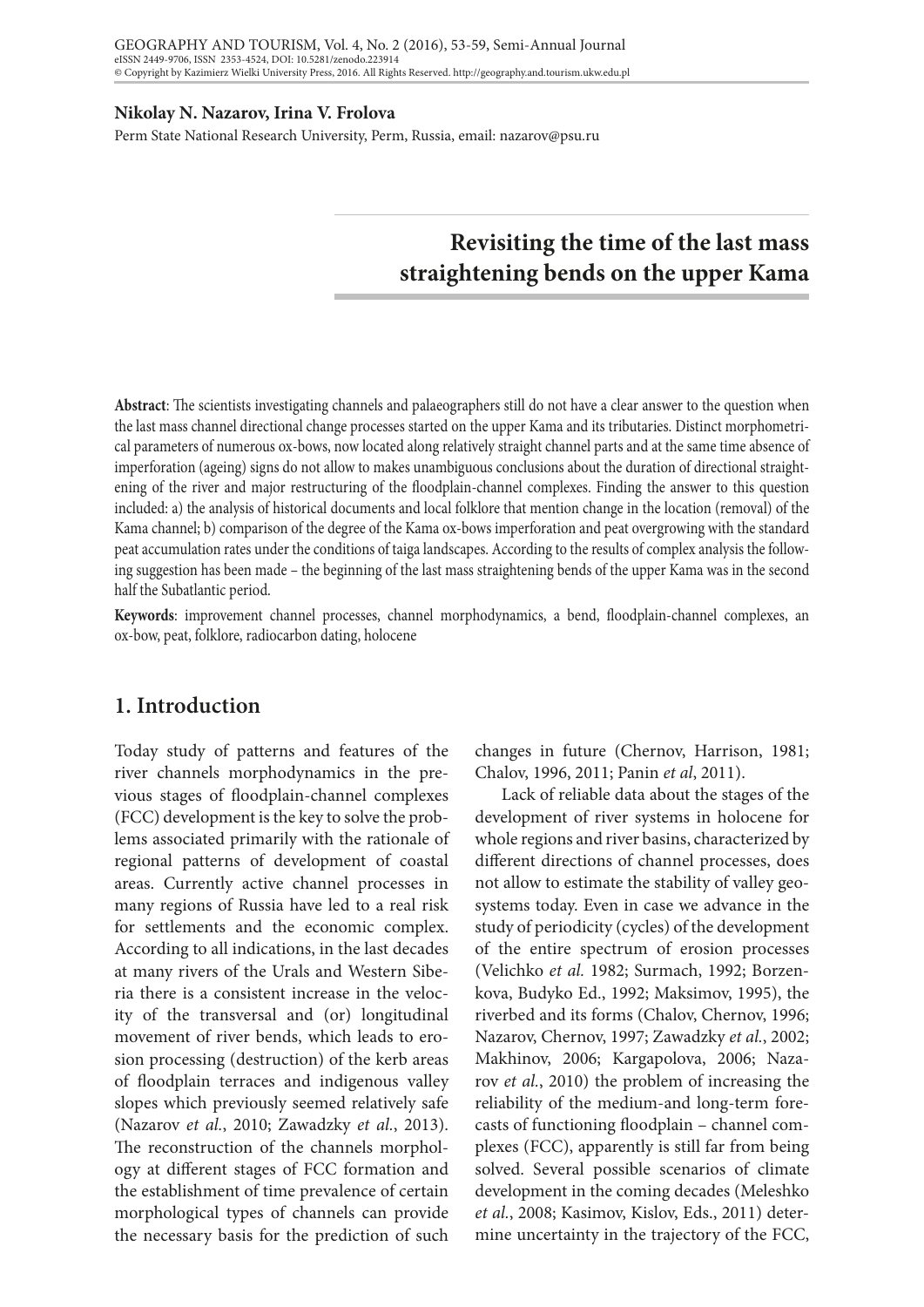and, hence, the uncertainty in predicting their future.

The analysis of the research data on the subject reveals that there are sufficiently strong evidence and conclusions on the parameters of the channel processes in the early and middle holocene, however, the development of FCC in its late stage looks uncertain. In many areas of the floodplain along the upper Kama together with oxbow rivers (lakes with quagmire, grassroots arc swamps), which by their parameters – width, radius of curvature and bends step – are

### **2. The aims of study**

The questions that the researchers of channel processes of Perm Prikamye have not answered yet are the following: a) what is the time of the beginning and the end of the last scale transformation stage of channel processes direction of the river Kama and its tributaries; b) what are the causes of these changes.

Distinct morphometrical parameters of numerous ox-bows, located nowadays along relatively straight channel parts and at the same time absence of imperforation (ageing) signs do not allow to make unambiguous conclusions about the duration of directional straightening of the river and major restructuring of the floodplain-channel complexes. The results of the previous researches conducted by geologists-surveyors and geomorphologists which only indicate the holocene age of flood plain generations with oxbow lakes do not clarify the issuen. We need to analyze the available data

significantly different from the modern channel; there are oxbow lakes which are morphometrically and morphologically different from the oxbow rivers. The oxbow lakes are larger in size; many of them are currently connected with the river by canals. With some confidence we can assert the existence of at least two generations of the oxbow lake type on the flood plain on the Kama, distinguishing in the degree of natural degradation (shoaling, the degree of vegetation imperforation and swamping) and water surface level elevations.

concerning the issue of quick change of the channel processes direction in Perm Prikamye. Such data, in our opinion, are historical records of local folklore, which mention the moving of the Kama bed in the recent past. Besides, the observation data about the speed of ox-bow peating in conditions of taiga landscape and the results of radiocarbon dating of these sediments will help to answer the question about the duration of the transition stage of an oxbow lake to a swamp and then to a "dry" ill-defined floodplain lowering made by peat and floodplain alluvium. Only a comprehensive analysis of all the available data, which includes a variety of data sources can contribute to the establishment of the duration of the functioning stage of oxbow rivers as lakes and thereby contribute to addressing the issue of the time of bends straightening.

## **3. The facts of the river channel removal in folklore and historical records**

 A significant part of the data listed below fixes the change of the channel location in space and time, using as a sort of frames the former or today settlements on the banks of the Kama or its tributaries. It is known that the first settlements of Permians ancestors (Komi-Permyaks) in Perm region date back to the 8<sup>th</sup>-6<sup>th</sup> centuries B.C. By that time, there were 12 villages and 2 towns on the upper Kama and at least 54 settlements on the middle Kama, both here and in

the upper regions of the river, they used to be generally located on the floodplain terraces and higher elevations of the plains (Gening, 1988). According to historians and archaeologists people chose such places by the specifics of economic activities including floodplain agriculture and house cattle breeding, combined with hunting, fishing and gathering. Many descriptions of life of the indigenous and Russian population of Perm the Great and in the later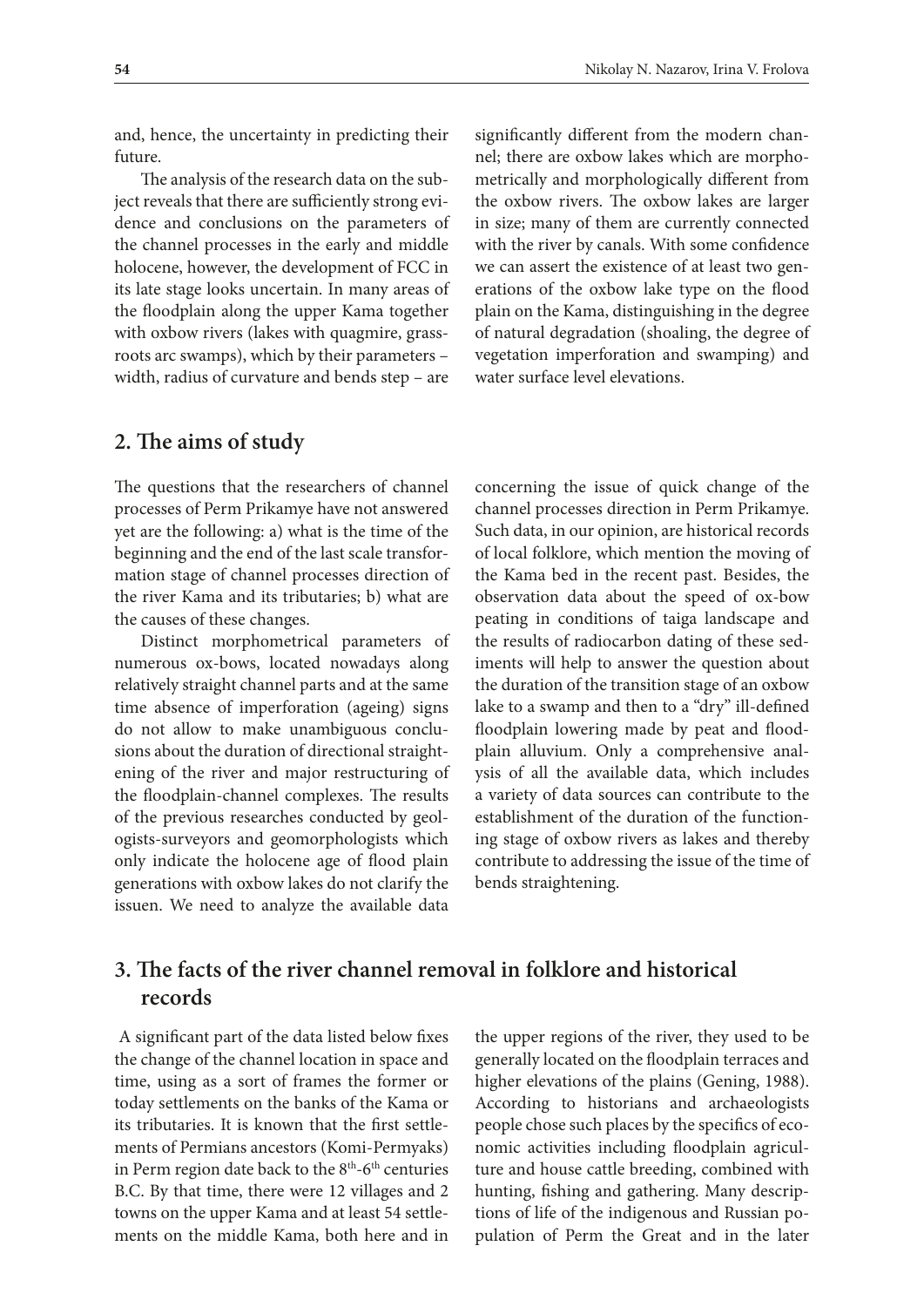period (Middle Ages) also mark the peculiarity to put villages on steep high unflooded riverbanks.

Not only practical benefits (a water road, fishing, hunting, etc.), but also the religious foundations and traditions influenced the location of settlements on the banks of rivers. For example, Novgorod Christians, who came to explore new places, put an icon into the river (sometimes even three times) and built a settlement on the place where it reached the bank. According to another data, the northern Slavs, Karelians and Scandinavians (the tribes settling along river and lakes banks) often used first timber trees for fortune-telling. The northern Russian tradition says that timber which was delivered by water to the intended location, suddenly sailed away, leading people to some other place (Russia primordial....).

A selection of the following examples of primitive ("folklore") description of the causes and consequences of the Kama channel straightening includes the data about the settlements in which the memory of their inhabitants contains information about the riverbed displacement and an oxbow formation in its place. In most cases, this information is presented in the form of legends and has no dated. For example, the change of the Kama channel location at Village Bolshie Doldy its dwellers explained by the fact of christening of Perm the Great and the role of Stephen Velikopermskiy in this process. According to one legend, Stephen sailed to the village from the upper Kama on a large stone; a large tree grew on that place, and the cross was put there, which later was transferred to a chapel; in the memory of the event the locals prayed on the banks in honor of the saint (Chagin, 1999). In another legend, recorded in the neighboring to Bolshie Doldy, the attitude of the local (pagan) population to Stefan was the cause for leaving the bed from the settlement. "And this Stephen Permskiy floated on this raft, floated to Doldy Village, and it is all true. Our parents and doldintsy knew this ... He preached all this Christian faith. They began to throw stones into him. And the Kama was then very close, almost on the bank they lived. And so they began to throw and the Kama moved away from them, and they were left without water" – A.A. Zarubina, born in 1939, village Ust-Urolka (Kurochkina, 2011).

There is another legend popular among the Bolshie Doldy dwellers: "Once an old woman went to the Kama to take some water. While she was drawing water, the icon of Saint Nicholas was washed ashore. The woman pushed the icon away by the shoulder yoke and the Kama followed the icon to the left." The river changed its channel being offended and now on that place there is an oxbow. Thus the dwellers have to hurt their feet going for water (Usolskiy Historical and Architectural Museum....).

I. J. Krivoshchekov (1914) in his description of the former location of Bolshie Doldy, which today is 2.5 km from the Kama channel, says the following: "... In the village there is a burial ground Lazar, near which there are findings of chudskoy artifacts, some of them are in the Yekaterinburg Museum and the dwellers say that there was the chudskoi settlement there before, but it was destroyed by coastal erosion of the Kama " (p. 219-221).

The church books, extracts from which were published in the  $19<sup>th</sup>$ -beginning of  $20<sup>th</sup>$  centuries, say that there was a tortuous (meandering) channel of the Kama on the place of the modern relatively straight channel area between villages Bondyug and Ust-Urolka in the 15<sup>th</sup>-16<sup>th</sup> centuries (Nazarov, Cherepanov, 2012). Some settlements, which used to be on the oxbow banks, now are located on oxbow lakes or several hundreds meters away from the channel. According to historical records, "... Pogost Kolchug (in M. Kaisarov's scribe book "Kulchyuk" ) was one of the most populated in Cherdynsky uyezd (an administrative subdivision in Russia from the 13th century). Located on the banks of the Kama (highlighted by the author), in a short distance from the Kolva, it held a very favorable geographical position ... and served as the dock at the nearest point of the left bank of the Kama (higher than Pyanteg Village)" (Dmitriev, 1889, p. 80-81). At present time Kolchug village is located on the basic bank at the oxbow 2.0 km from the modern channel of the Kama.

The map of Cherdynsky uyezd, dated back to 1780-1790, with the appropriate spatial analysis detail, depicts the Kama channel at Krivtsy village that when comparing the location of individual elements of the channel with the present situation has allowed us to establish the approximate age of Krivtsy oxbow, which at the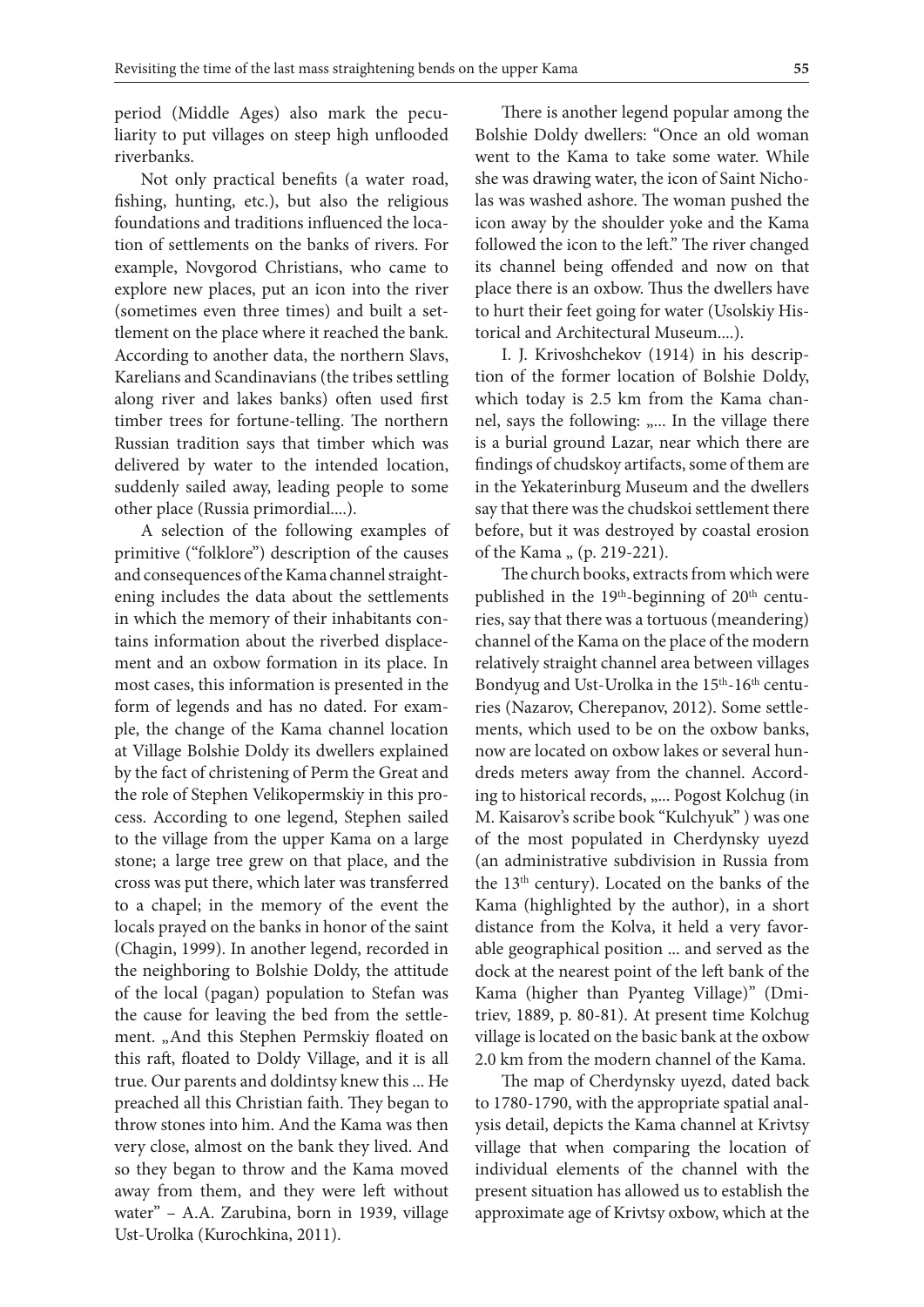end of the XVIII century was a bend in the river – no more than 230 years ago (Fig. 1).



Figure 1. Oxbow straightening at Krivtsy village A –1780-1790; b – 2010

No less dramatic changes in the position of the river Kama occurred around the same period in the area of Borovsk (Solikamsk district). The oxbow was formed there as a result of the channel straightening (Fig. 2).

The research by V.A. Shmyrov et al analyses a sudden change of a channel processes regime (Shmyrov *et al.*, 1977). According to the study of archaeological digs data made in 1952-1954 on the place of non-existing today Orel-town  $(16<sup>th</sup>-17<sup>th</sup>$  centuries) (Oborin, 1967), as well as to the descriptions of cases of spring flooding of high floodplain in 1629, 1680, 1736, 1741, 1768 and the subsequent channel break in 1810 to 1.5 km to the west through the high floodplain (the place of its current location ) (Shishonko, 1881), the authors inferred about the youth of the modern channel at the village Orel. As an additional argument, the researchers provide the data about the significant width of the low floodplain (300-500 m), in their opinion it also indicates a change in the position of the Kama river bed at the end of the second half of the holocene (the end of the 18<sup>th</sup>-19<sup>th</sup> centuries). Later, one of the authors (Spirin, Shmyrov, 1984), pointing to the tectonic nature of the channel regime change of Perm Prikamye rivers provides other data, supported by the results of archaeological research. The remains of Russian first settlements located on the relatively straight adapted channel of the Kama at Isady village (20 km upstream the Vishera river) testify that the left tributary was the main channel in the  $14<sup>th</sup>$  -15<sup>th</sup> centuries, which is now a parched oxbow.



Figure 2. Change of a meandering channel to a relatively straight one at Solikamsk

### **4. Imperforation rates of oxbow lakes**

As it has been mentioned above, the duration of the period of open water in oxbows before it starts to transform into swamps can be determined according to the data about the peat age and the rate of its accumulation. From the total available data related to the growth rate of the peat layer in oxbows, we refer to the activity of peat formation in the range of landscapes, similar to the natural conditions of the Perm Prikamye. It has been estimated that the increase of green weight of peat in Western Siberia oxbow

formations occurs at a rate of 1-3 mm·year-1 (Davydova, Koshevoy, 2001). This is slightly higher than the vertical growth of the peat bog in fixed arrays of middle and northern taiga of the European part of Russia – from 0.35 to 1.13 mm·year-1 (Inisheva *et al.*, 2013).

Archeological researches have made a significant contribution to the issue of the age of ancient (peated) oxbows determination. The time of oxbow formation, which first used to be a lake then transformed into a swamp and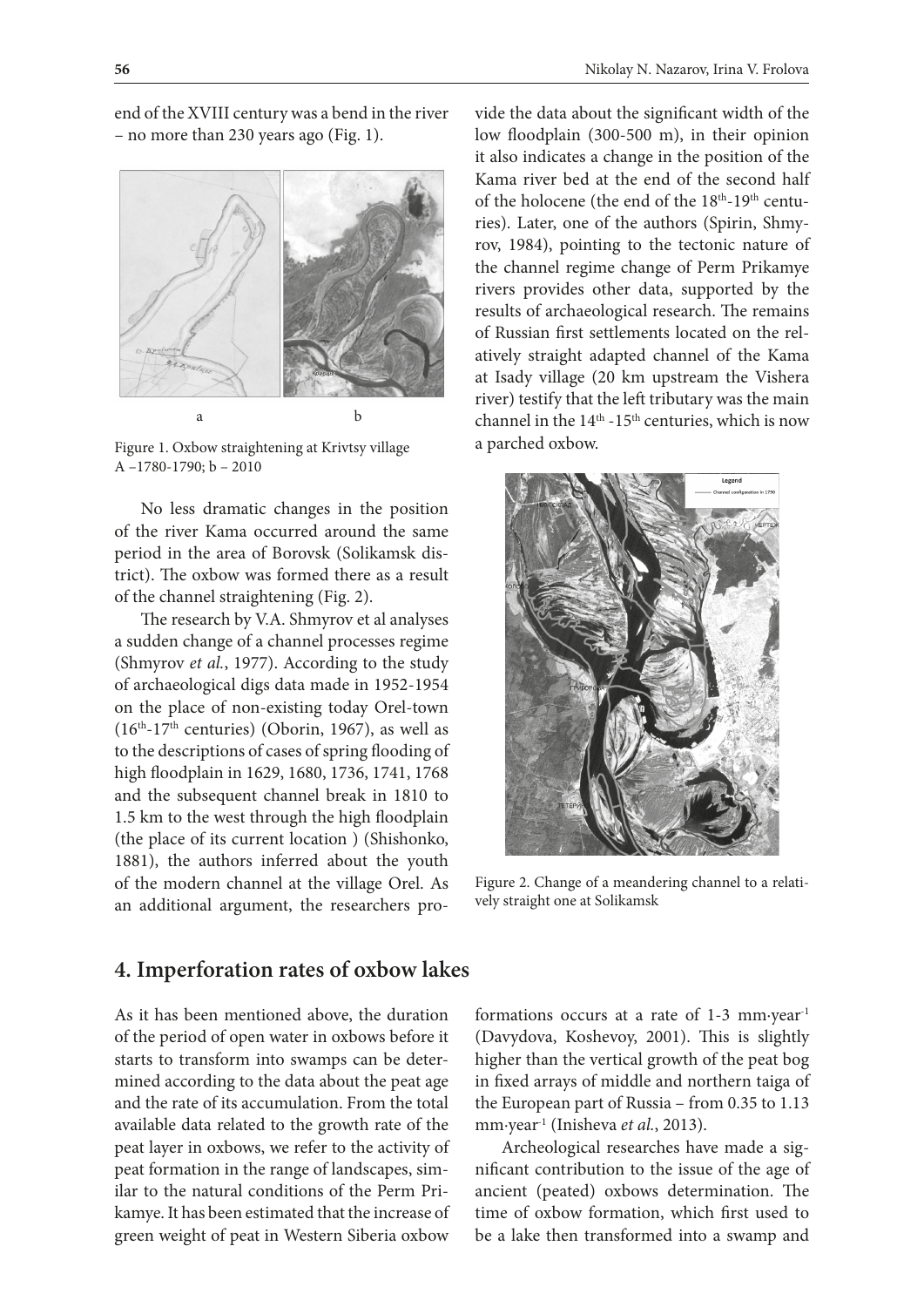finally into an ill-defined in relief lowering at the Northern Dvina floodplain, was set at Marmuginsky peatbog. At 23 m from its edge in the thickness of flaky sand and clay deposits formed by the movement of the river bend, at a depth of 3.2 m the accumulation of ceramics belonging to an early Bronze Age (II century B.C.) was discovered. Since there are 20 clay annual layers between the discovery and the peatbog it was suggested that ceramics came here shortly before the meander cutting. Chains (fishing equipment), which were built in the time of the oxbow existence, i.e. in the era following the Neolithic one, were discovered in the peatbog. Researchers deduced this because of the fact that at the edge of the peatbog, far from the modern channel, the Early Bronze Age and Early Iron Age site was discovered (Burov, 1969).

Another example of the age determination of oxbow sediments is the study of oxbow deposits on the right bank of the Vychegda River near the village of Sedkyrkesch. The present-day river channel intensively eroding the right bank revealed the deposits of the buried ancient oxbow segment of the floodplain. The radiocarbon dating of the lower part of the peat layer at a depth of about 4 m, which exposed the oxbow lake sediments swamps showed age  $3160 \pm 140^{14}$ C years ago (GIAS – 3348). At the top of the peat layer there is radiocarbon dating of 630  $\pm$  100<sup>14</sup>C years ago (GIAS – 3339). The radiocarbon dating and palynological characteristics of the sediments that are listed in this paper indicate that the accumulation of oxbow sediments occurred from early subareal to late subatlantic periods (Buravskaya *et al.*, 2012).

### **5. Discussion of results and conclusions**

Taking into account the power and the rate of oxbow peat accumulation of 1-3 mm· year-1 as the initial data, as well as the results of sporo-pollen and radiocarbon analyses of the "aggregate" of channel forms and (or) of archaeological finds, in the first approximation we can determine the functioning time of already "dry" oxbows, under conditions of still open water surface. The duration of this period is the difference between the dates of burial objects (in our case these are ceramics and chains), caught in the channel in the river or lake conditions and the duration of the peat accumulation stage.

The calculations show that after a bend straightening the approximate duration of the conservation of the oxbow river in a form of a lake can range from 500 to 2000 years. At the end of the open water stage the oxbow reaches a swamp stage and after the filling of the entire volume of a degraded channel form by peat and floodplain alluvium the oxbow becomes a new morphological element of the floodplain.

All the above cartographic and historical documents, showing the instability of the spatial position of the Kama river bed, and the results of calculating the duration of the conservation of the broken river bends as oxbow lakes lead to the conservative assumption about the time of their formation. Apparently, the last mass straightening of bends in some areas of the upper Kama occurs in the second half of the subatlantic period.

Such evolution can be explained by changes in water availability, primarily affecting the provision of channel formation discharge of the upper interval (Chalov, Chernov, 1996; Chalov, 2011). High floods, when a floodplain was flooded, which apparently occurred throughout the Middle Ages until the 19th century determined the straightening of the Kama bends through the spur. Currently there is side erosion advancement in Perm Prikamye due to water availability increase and as a result the increase of the duration of channel formation discharge of upper and middle intervals (Nazarov, Chernov, 1997; Nazarov, Egorkina, 2004; Nazarov, 2009). Almost at all rivers in the region, including the Kama River, we observe an increase in the bends size, i.e. curvature of the channel increases at relatively straight sections of the river (Nazarov, Cherepanov, 2012).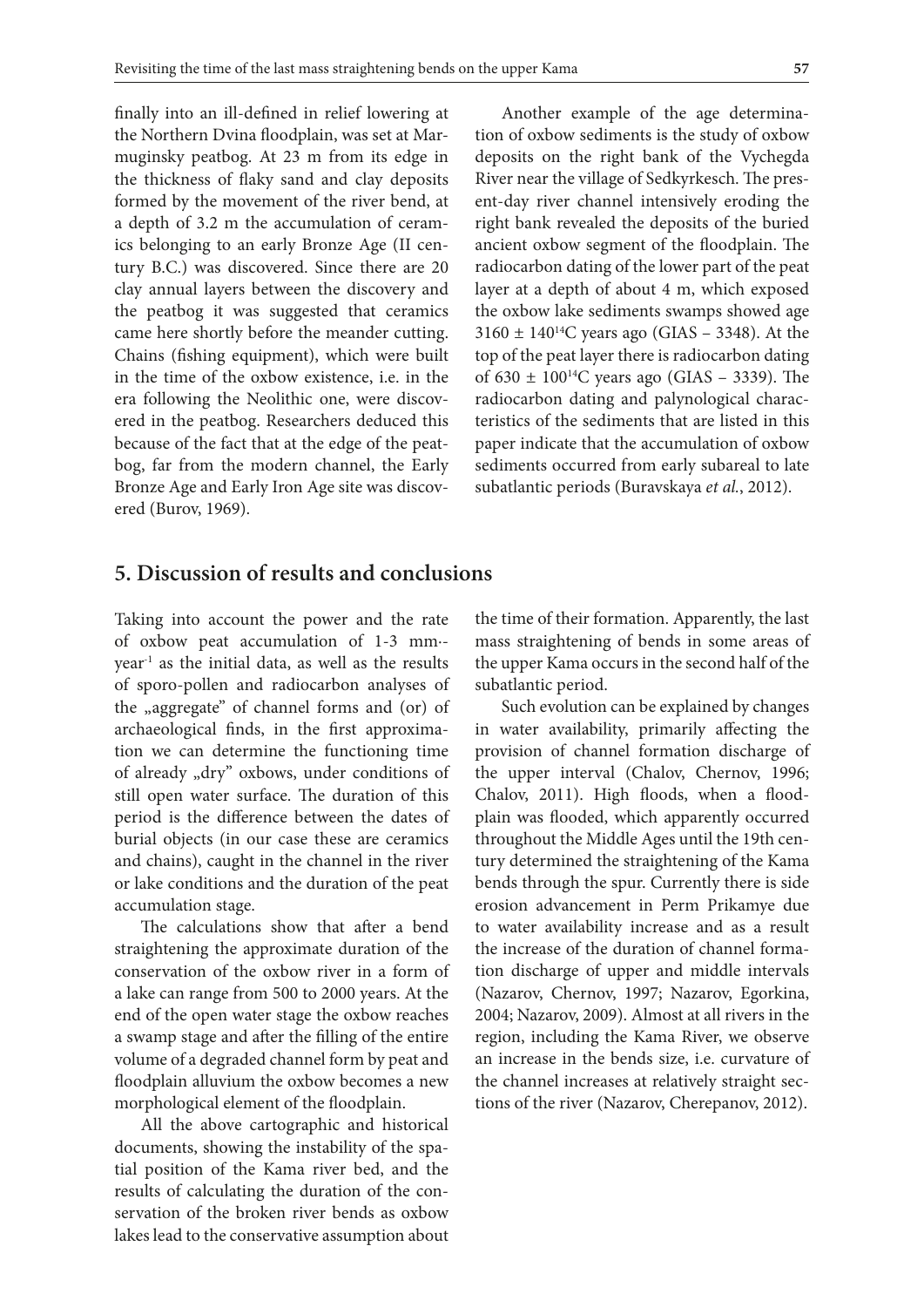### **6. Acknowledgements**

This work was supported by RFBR grant (№ 16-05-00356)

The article was presented at the International Scientific Conference "Human Impact on the Fluvial Processes of Eurasian Rivers" on September 7<sup>th</sup>-<sup>9th</sup>, 2016 in Bydgoszcz (Poland).

### **References**

Borzenkova I.I., Budyko M.I. Ed., 1992. Climate change in the Cenozoic era. Gidrometeoizdat, St. Petersburg.

- Buravskaya M.N., Golubev Yu.V., Marchenko-Vagapova T.I., 2012. Partition of oxbow deposits in the outcrop of Sedkyrkesch (middle stream of the Vychegda river) based on a comprehensive analysis. Proceedings of Komi scientific center of the RAS Ural Department 2 (10), 84-97.
- Burov G.M., 1969. On search of ancient wooden objects and fishing equipment in the oxbow peatlands of lowland rivers. Brief Reports of the Institute of Archaeology, USSR Academy of Sciences 117, 130-134.
- Chagin G.N., 1999. History in memory of Russian peasants of the Middle Urals in the middle of 19th early 20th century. Perm. University Press Perm.
- Chalov R.S., 1996. Historical Channel Study: subject, methods of researches and the role of the relief in the study. Geomorphology 4, 13-18.
- Chalov R.S., 2011. Channel Study: theory, geography, and practice. V. 2. Morphodynamics of river channels. M. KRASAND.
- Chalov R.S., Chernov A.V., 1996. Kama basin zoning on factors and forms of channel processes display in medium and large rivers. Issues of Physical Geography and Geoecology of the Urals. Perm State University. Perm, 10-20.
- Chernov A.V., Harrison L.M., 1981. Paleogeographic analysis of the development of channel deformations wide of floodplain rivers in the Holocene (a case study of the upper and middle Ob). Bulletin of Moscow Society of Naturalists, Geology 5 (4), 97-108.
- Davydova M.I., Koshevoy V.A., 2001. Yugansky Reserve [electronic resource] URL: http://geo.1september. ru/2001/35/2.htm (access date: 15.01.2014).
- Dmitriev A., 1889. The Collection of historical articles and materials mainly about Perm Region, Issue 1. P.F. Kamensky's Typography, Perm.
- Gening V.F., 1988. Ethnic history of the Western Urals at the turn of A.D. (Pyanoborskaya epoch of III century BC. II century A.D.). Nauka, Moscow.
- Inisheva L.I., Kobak K.I., Turchinovich I.E., 2013. The development of waterlogging process and accumulation rate of carbon in wetland ecosystems in Russia. Geography and natural resources 3, 60-68.
- Kargapolova I.N., 2006. Reaction of river channels on conductivity change and anthropogenic influence over the past century: Author's abstract. Geography. Moscow State University Press, Moscow.
- Kasimov N.S., Kislov A.V. Eds., 2011. Ecological and geographical consequences of global warming of 21st century on the East European Plain and Western Siberia. MAKS Press, Moscow.
- Krivoshchekov I.J., 1914. Geography and Statistics Dictionary of Cherdynsk district of Perm province. Edition of Cherdynsk uezd zemstvo. Electro- Typography "Trud", Perm.
- Kurochkina M.V., 2011. Oral history of Kama villages in the system of local and family folklore (a case study of contemporary records). [Electronic resource] URL: http://elar.urfu.ru/bitstream/10995/20291/1/dc3-2011-17. pdf (access date: 15.01.2014)

Makhinov A.N., 2006. Modern relief formation under alluvial accumulations. Dalnauka, Vladivostok.

Maksimov E.V., 1995. Rhythms on Earth and in Space. Izdat Sant Petersburgskowo Universyteta, St. Petersburg.